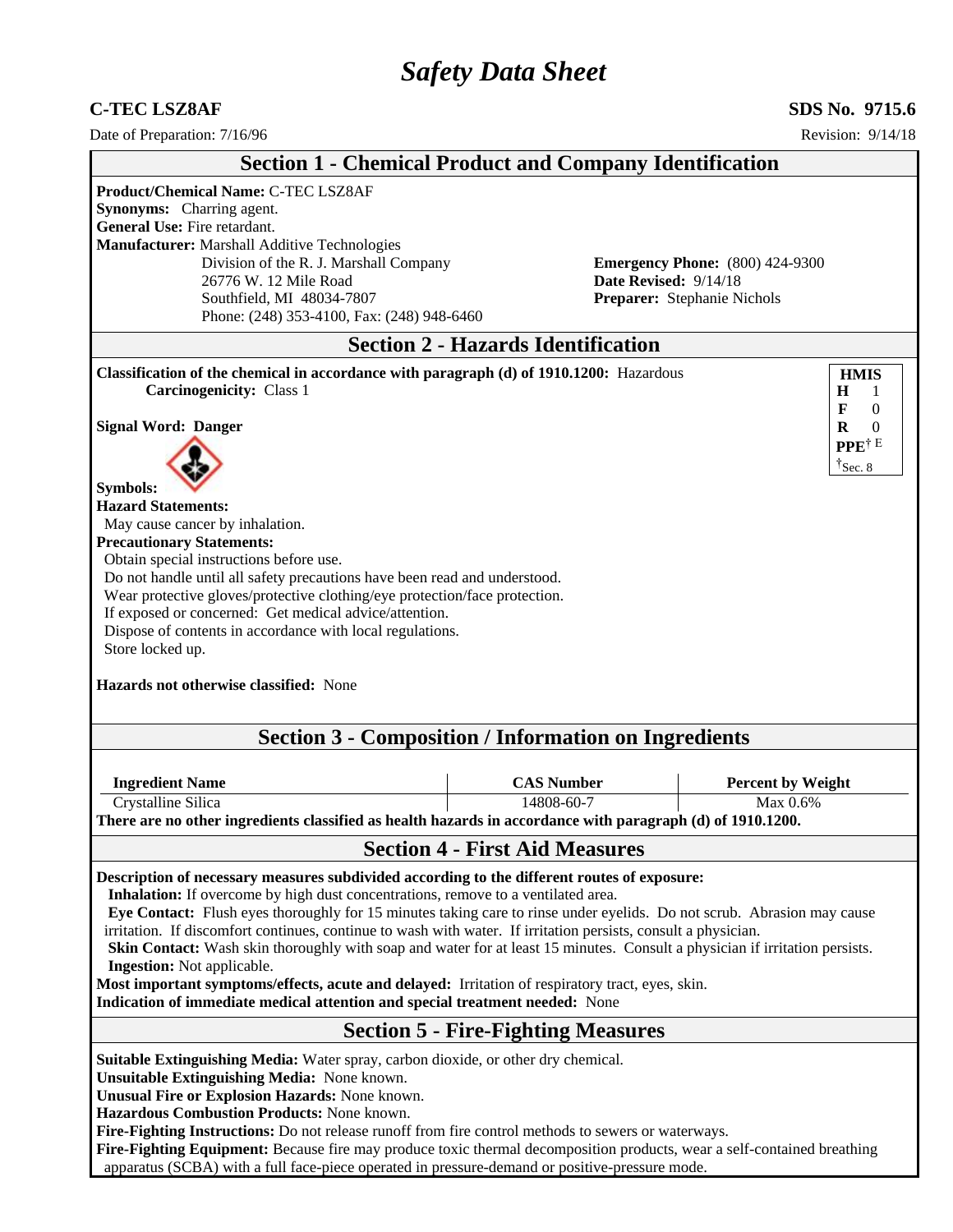## **Section 6 - Accidental Release Measures**

**Personal precautions, protective equipment, and emergency procedures:** Avoid formation and inhalation of dust. Provide general or local exhaust ventilation systems to maintain airborne concentrations below OSHA PELs. Wear suitable protective equipment. Dispose of spilled material in accordance with local regulations.

**Methods and materials for containment and cleaning up:** Sweep or vacuum up. Collect spilled material in suitable containers or bags for recovery or disposal.

## **Section 7 - Handling and Storage**

**Precautions for safe handling:** Avoid generating dust during handling. Store in a closed container in a dry area. Do not store in open, inadequate, or miss-labeled packaging.

## **Section 8 - Exposure Controls / Personal Protection**

### **Engineering Controls:**

**Ventilation:** Provide general or local exhaust ventilation systems to maintain airborne concentrations below OSHA PELs (Sec. 2). Local exhaust ventilation is preferred because it prevents contaminant dispersion into the work area by controlling it at its source.

#### **Administrative Controls:**

**Respiratory Protection:** Dust mask recommended.

**Protective Clothing/Equipment:** Wear protective gloves and glasses. Contact lenses are not eye protective devices. Appropriate eye protection must be worn instead of, or in conjunction with contact lenses.

**Contaminated Equipment:** Separate contaminated work clothes from street clothes. Launder before reuse. Remove this material from your shoes and clean personal protective equipment.

**Comments:** Never eat, drink, or smoke in work areas. Practice good personal hygiene after using this material, especially before eating, drinking, smoking, using the toilet, or applying cosmetics.

|                            | <b>OSHA PEL</b>                                                                                                               |                | <b>ACGIH TLV</b>           |                                                                                                                               |  |
|----------------------------|-------------------------------------------------------------------------------------------------------------------------------|----------------|----------------------------|-------------------------------------------------------------------------------------------------------------------------------|--|
| Ingredient                 | TWA                                                                                                                           | <b>STEL</b>    | Ingredient                 | TWA                                                                                                                           |  |
| Particulates not otherwise | $15 \text{ mg/m}^3$ total                                                                                                     | none           | Particulates not otherwise | $15 \text{ mg/m}^3$ total                                                                                                     |  |
| classified                 | $5 \text{ mg/m}^3$ respirable                                                                                                 | estab.         | classified                 | $5 \text{ mg/m}^3$ respirable                                                                                                 |  |
| Crystalline Silica         | $(30 \text{ mg/m}^3 / (96 \text{SiO}_2 + 2))$<br>total dust<br>$(10 \text{ mg/m}^3/(96 \text{SiO}_2 + 2))$<br>respirable dust | none<br>estab. | Crystalline Silica         | $(30 \text{ mg/m}^3 / (96 \text{SiO}_2 + 2))$<br>total dust<br>$(10 \text{ mg/m}^3/(96 \text{SiO}_2 + 2))$<br>respirable dust |  |

Note: For the purpose of reporting for Section 313 of Title III of the Superfund Amendments and Reauthorization Act of 1986 and CFR372.0 the maximum percent by weight Zinc Content is 9.24.

## **Section 9 - Physical and Chemical Properties**

**Appearance:** white powder **Odor:** odorless **Odor Threshold:** n/e **pH:** not available **Freezing/Melting Point:** not applicable **Boiling Point:** not applicable **Flash Point:** not applicable **Flash Point Method:** not applicable **Evaporation Rate:** not applicable **Flammability:** Non-flammable. **Upper/lower flammability or explosive limits:** not applicable

**Vapor Pressure:** not applicable **Vapor Density (Air=1):** not applicable **Relative Density:** 3.2 **Water Solubility:** Slightly soluble **Other Solubilities:** not applicable **Partition coefficient:** n-octanol/water; not applicable **Auto-ignition Temperature:** Not applicable **Decomposition Temperature:** not determined **Viscosity:** not applicable

## **Section 10 - Stability and Reactivity**

**Reactivity:** Stable under ambient temperatures and pressures.

**Chemical stability:** This product is stable at room temperature in closed containers under normal storage and handling conditions.

**Possibility of hazardous reactions:** None known.

**Conditions to avoid:** None known.

**Incompatible materials:** Copper and copper-containing materials including bronze and brass.

**Hazardous Decomposition Products:** Gaseous ammonia (NH3) may evolve upon thermal decomposition.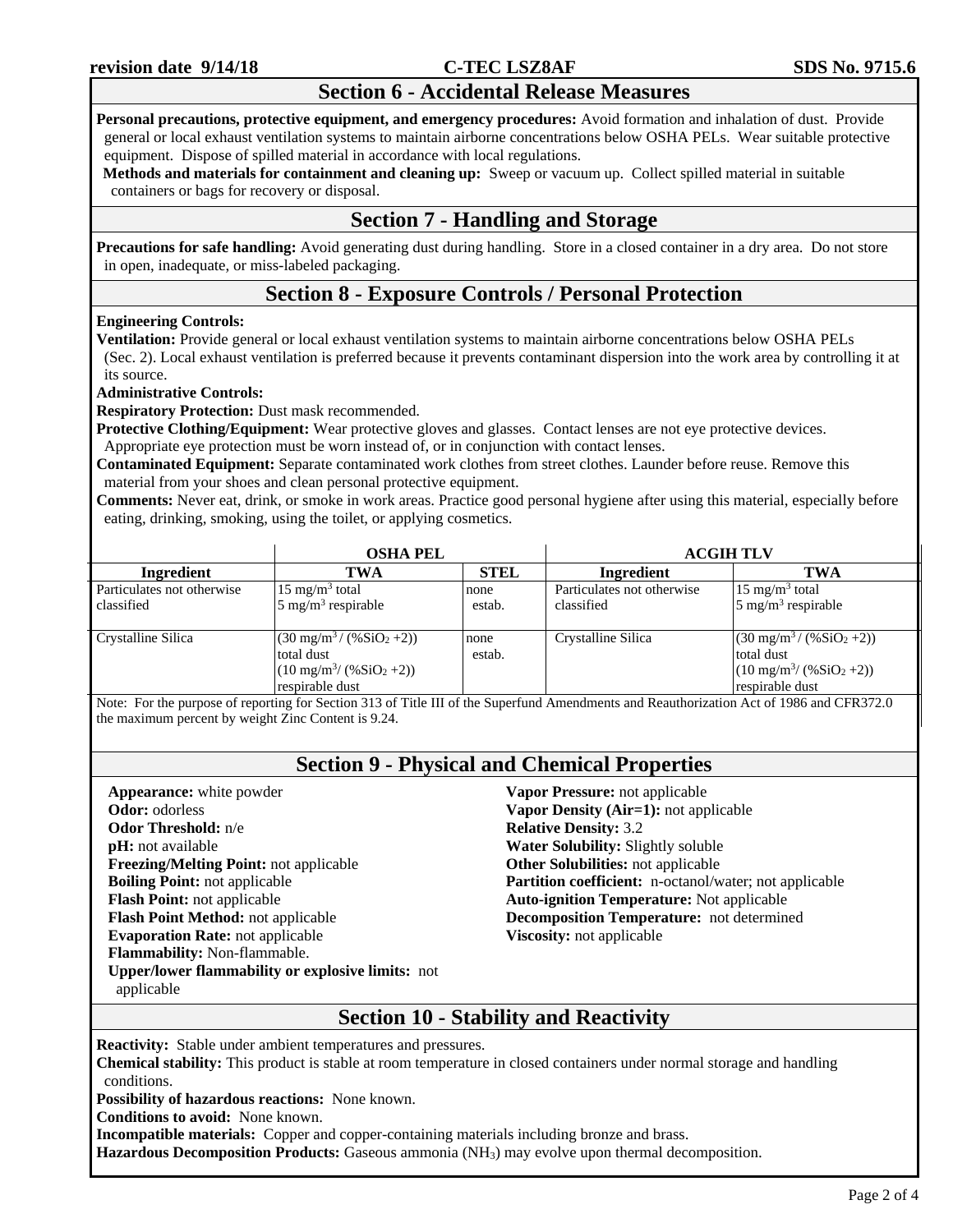## **Section 11- Toxicological Information**

**Information on the likely routes of exposure:** Eye, Skin, and Inhalation.

#### **Symptoms related to the physical, chemical, and toxicological characteristics:**

 **Eye Effects:** May cause irritation through mechanical abrasion.

 **Skin Effects:** May cause irritation through mechanical abrasion.

**Inhalation:** Overexposure to dust may cause irritation to the respiratory tract.

 **Ingestion:** not applicable.

**Delayed and immediate effects and also chronic effects from short- and long-term exposure:** None known.

**Carcinogenicity: :** IARC and NTP have listed crystalline silica as a human carcinogen.

## **Section 12 - Ecological Information**

**Eco-toxicity:** Contains a zinc compound which is classified as very toxic to aquatic life.

**Persistence and degradability:** Not determined.

**Bio-accumulative potential:** Not determined.

**Mobility in soil:** Not determined.

## **Section 13 - Disposal Considerations**

**Disposal:** Recycle if possible or landfill. This substance is inert and does not require special disposal methods. Follow applicable Federal, state, and local regulations.

## **Section 14 - Transport Information**

**DOT Transportation Data (49 CFR 172.101):** This product is not classified as dangerous under the transport regulations for road, rail, sea, or air transport.

**UN Number:** None **UN proper shipping name:** None **Transport hazard class:** None **Packing group:** None **Environmental hazards:** Marine pollutant **Transport in bulk according to Annex II of MARPOL 73/78 and the IBC Code:** not restricted **Special precautions:** None

## **Section 15 - Regulatory Information**

#### **EPA Regulations:**

RCRA Hazardous Waste Number: Not listed (40 CFR 261.33)

RCRA Hazardous Waste Classification: Not classified

CERCLA Hazardous Substance (40 CFR 302.4) Not listed

SARA Toxic Chemical (40 CFR 372.65): Not listed

SARA EHS (Extremely Hazardous Substance) (40 CFR 355): Not listed

Zinc or Zinc compounds are subject to the reporting requirements of Section 313 of Title III of the Superfund Amendments and Reauthorization Act of 1986 and 40 CFR 372.0

**Prop65:** This product can expose you to chemicals including crystalline silica and antimony oxide which is known to the State of California to cause cancer.

### **OSHA Regulations:**

Air Contaminant (29 CFR 1910.1000, Table Z-1, Z-1-A): Not listed

### **TSCA**

This substance or all of its components are on the Chemical Substances Inventory of the Toxic Substance Control Act (TSCA Inventory [USA]). Please note that this product is not subject to any legal reporting requirements under these acts.

## **INTERNATIONAL REGULATIONS**

Canadian Domestic Substances List: Components of this product are listed on the Canadian DSL.

Europe: This substance or all of its components are listed on EINECS, the European Inventory of Existing Commercial Chemical Substances.

Australia: Components of this product are listed on AICS, the Australian Inventory of Chemical Substances.

China: Components of this product are listed on the Chinese Inventory.

Japan: Components of this product are listed on ENCS, the Japanese Existing and New Chemical Substances list.

Korea: Components of this product are listed on the ECL, the Korean Existing and Evaluated Chemical Substances list.